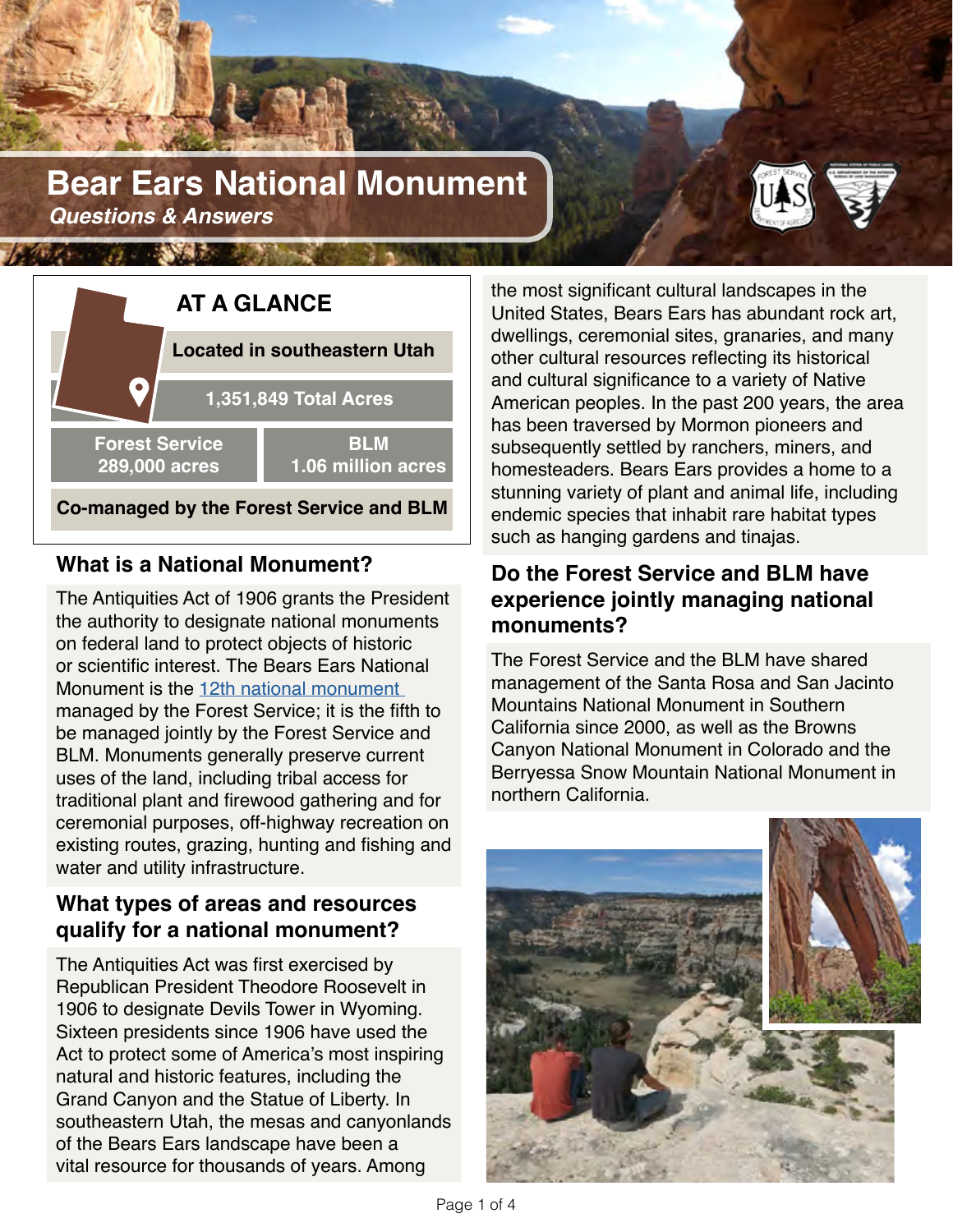## **How will the two federal agencies manage the national monument together? How will local input be incorporated?**

The Forest Service and BLM will jointly prepare a national monument management plan that will address the actions necessary to protect the resources identified in the monument. The plan will be developed with maximum public involvement, including tribal, local and State governments, permit holders, and other stakeholders. To ensure management decisions reflect tribal expertise and traditional and historical knowledge, a Bears Ears Commission comprised of one elected officer from each of the five tribes that formed the Inter-Tribal Coalition to support permanent protection of the Bears Ears will be established. In addition, the Forest Service and BLM will establish a Federal Advisory Committee to provide advice and information regarding the development of the management plan. National monument management plans typically address many important priorities, including:

- Enhancing recreational opportunities
- Protecting important cultural resources
- Restoring fish and wildlife habitat



#### **How does this relate to the current revision of the land management plan for the Manti-La Sal?**

The current Manti-La Sal National Forest Plan was written in 1986. The revision process began in the summer of 2016 and is expected to be completed in the summer of 2019. There are opportunities for public participation throughout the process.



The national monument overlaps with a portion of the Monticello Unit of the Manti-La Sal. The monument proclamation calls for the Forest Service together with BLM to prepare a management plan for the management of the monument specifically, also with maximum public involvement. The revision of the Manti-La Sal Forest Plan and the monument plan will be done concurrently with integration, shared resources, operational efficiency and cooperation wherever appropriate.

## **Does the national monument affect existing rights-of-way, water or utility infrastructure or commercial activities?**

The national monument designation does not alter or affect valid existing rights of any party and will not impact the operation, maintenance, replacements or modification of existing utilities, pipelines or telecommunications, as long as they are consistent with the care and management of the objects identified in the national monument proclamation.

### **Will Tribes have access for ceremonial and other traditional uses?**

Yes. It also ensures that tribes will continue to be able to collect plants, firewood, and other traditional materials within the monument.

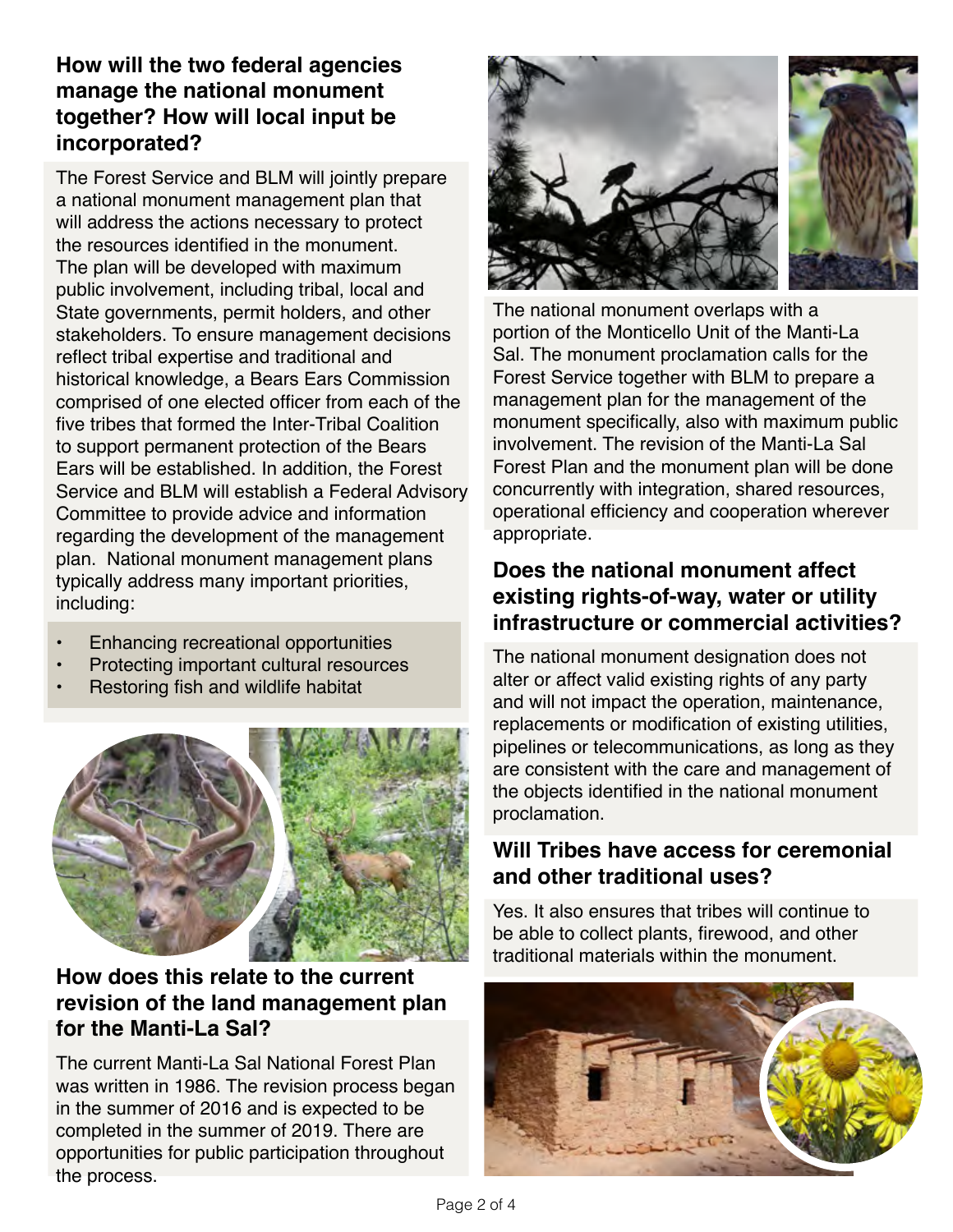## **Will hunting, fishing, and outfitting continue?**

Yes. Hunting, fishing and outfitting are popular and important activities for local communities and for recreation-oriented small businesses. The Forest Service and BLM will continue to apply the laws, regulations and policies currently used in issuing and administering permits on public lands in the national monument, consistent with the proper care and management of the national monument. The monument does not change the State of Utah's jurisdiction as it relates to fish and wildlife management.

#### **Will grazing and timber management continue?**

Yes. Currently, livestock grazing occurs throughout most of the monument area including nine active Forest Service allotments. Existing laws, regulations and policies followed by the Forest Service and BLM in issuing and administering grazing permits or leases shall continue to apply to ensure ongoing consistency with the monument. Likewise, timber management, including for purposes of restoration and forest health, will continue pursuant to existing laws, regulations and policies, consistent with the proper care and

management of the national monument.

**How does the designation impact off-highway vehicle use?** 

The proclamation requires the Secretaries, through the Forest Service and BLM, to prepare a transportation plan that designates the roads and trails where motorized or non-motorized mechanized (e.g., mountain bikes) vehicle use will be allowed. Off-highway vehicle (OHV) use may continue on roads and OHV trails designated for their use consistent with care and management of the monument resources. Any new roads or trails designated for motorized vehicle use would be for the purposes of public safety or protection of the monument. In existing wilderness areas, motorized and mechanized transportation remain prohibited under the Wilderness Act.